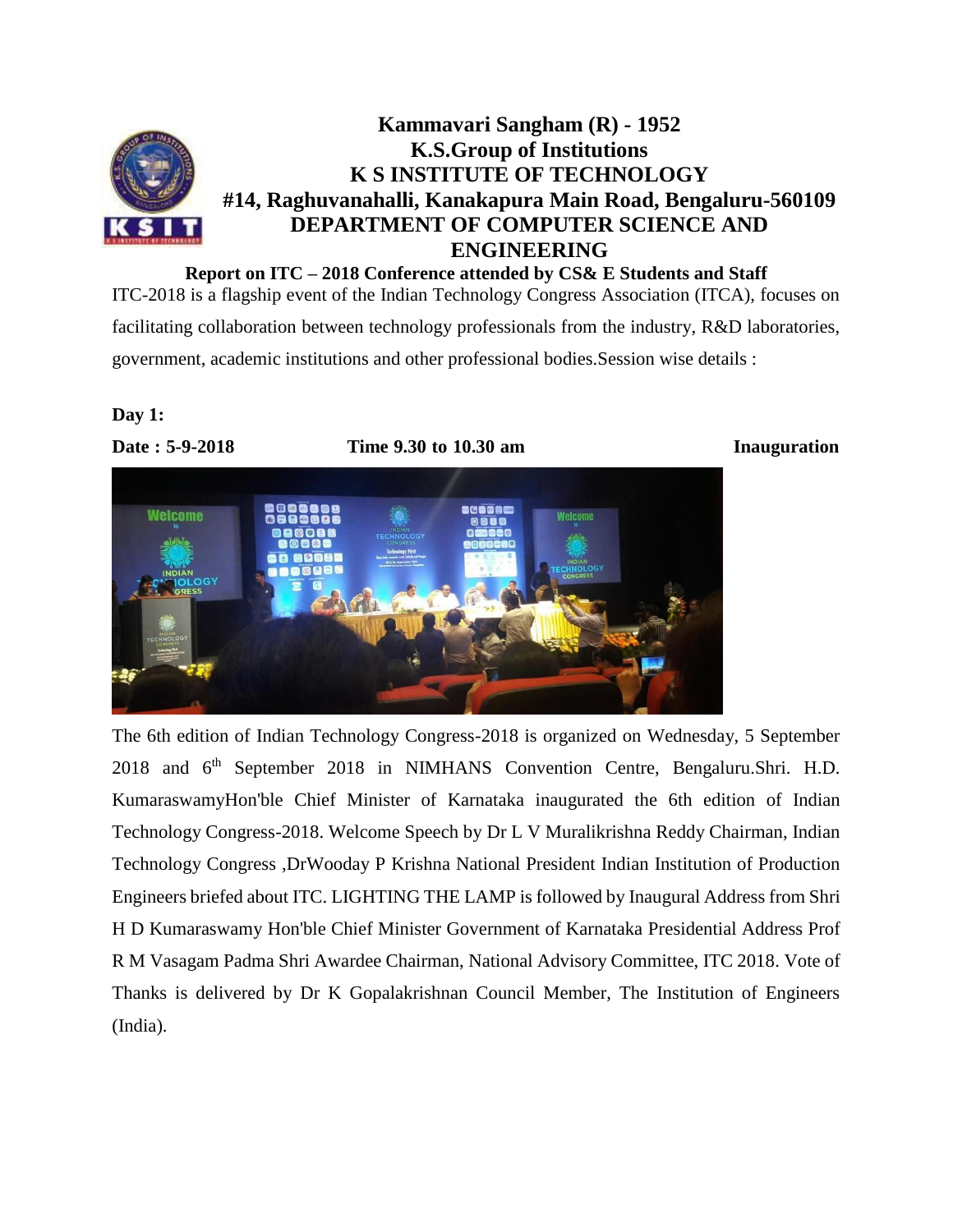#### **Date : 5-9-2018 Time 2 pm to 4.50 pm**

#### **Session I - Student Satellite program**

Inauguration by Dr B N Suresh, Chancellor, Indian Institute of Space Science and Technology(Deemed University) Former Director, Vikram Sarabhai Space Centre(VSSC) Vikram Sarabhai Distinguished Professor, ISRO In the Inaugural speech, he told inter disciplinary work in the areas of System Engineering is required for atellite to work in orbit. Reliability and quality of electronic components is a thrust area were lot of scope is there. Frame work should involve technology and management.

## **Session II :Student Participation in Space Exploration**

Session Chair :DrDattaguru, PadmashreeAwardee- In his speech he briefed about useful output of staellites, payload, navigation and remote sensing topics.

Key note Address: Mr. Jayachandra,Scientist/Engineer-G, Group Director -DTG Group SIS / IISU Associate Programme Director, VSSC, ISRO talked about Chandrayan, Mangalyan, Mars mission-Speed of Rocket, PSLV, GSLV – Pupose of GSLV for imaging, whether prediction. Challenge – Delay.He concluded that focus area is ESA – Space Know how.

# **SessionIII :University Space Engineering Consortium (UNISEC) - Global Activities and Students Satellite Projects**

Speaker Dr G P GanapathyProfessor & Director, Vellore Institute of Technology(Deemed University) University Space Engineering Consortium (UNISEC)- Informed the audience about Space Science & Technology, Local chapters intended to start in India – The activities under it : Competitions on icro and Nano satellites Idea contest, Debris analysis competition, conferences, workshop on earthquake predictions. He also talked about global projects and training programs.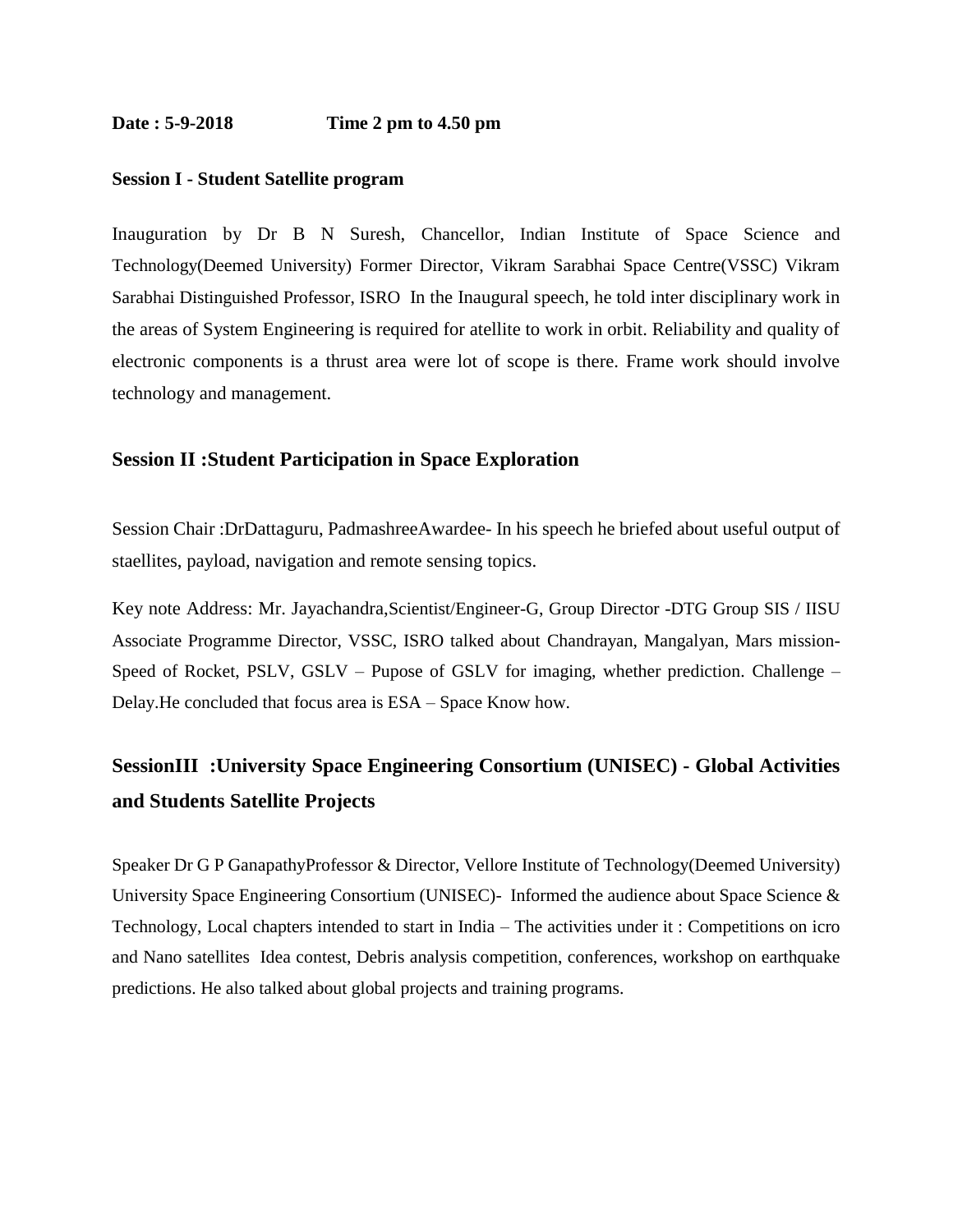**Day 2:** 

**Date :6-9-2018 Time 9.30 am – 11 am**

## **Session IV: Plenary Session**

**Chair and Address** Dr Y S Rajan Padma Shri Awardee Honorary Distinguished Professor Indian Space Research Organization

Speaker : Dr Mylswamy Annadurai Padma Shri Awardee Former Director, ISRO Satellite Centre

Talkes about Small satellites and student satellites – Slogan " Faster, Better, Smaller" – Education and earth sciences

Speaker 1 : Dr Meir Ariel Director The Herzliya Science Centre, ISRAEL – Talked about satellite technology, msecurity needs, Industry and economy aspects. He informed that in Israel the training on satellites will be given from high school level. More girls to come forward in this area.

Speaker 2**:** Shri ArunVenkatesan Managing Director VSTP Ltd/Sapienza Space Systems and Space Surveillance Laboratory, Italy talked about Education and research in the areas of space surveillances, data analysis, debris management.

**Day 2:** 

**Date :6-9-2018 Time 11.30 am 1 pm**

# **Session V**: **FUTURISTIC FARM MECHANIZATION**

Speaker 1 : Dr S N Omkar Chief Research Scientist, Department of Aerospace Engineering, IISC, Bangalore – Spoke about Low Altitude Remote Sensing for Agriculture – Machine learning, cameras with high resolution.

Speaker 2: Shri P C Meshram Senior Agriculture Engineer, Southern Region Farm Machinery and Training Institute, Anantapur Farm Mechanization in India - Problems and prospects with initiatives for promotion of agricultural mechanization by Govt. of India through FMTTIs

Speaker 3: Dr K C Shashidar Head, Agri Engineering, UAHS, Shimoga Next Gen Technology Interventions for Farm Productivity and Food Systems